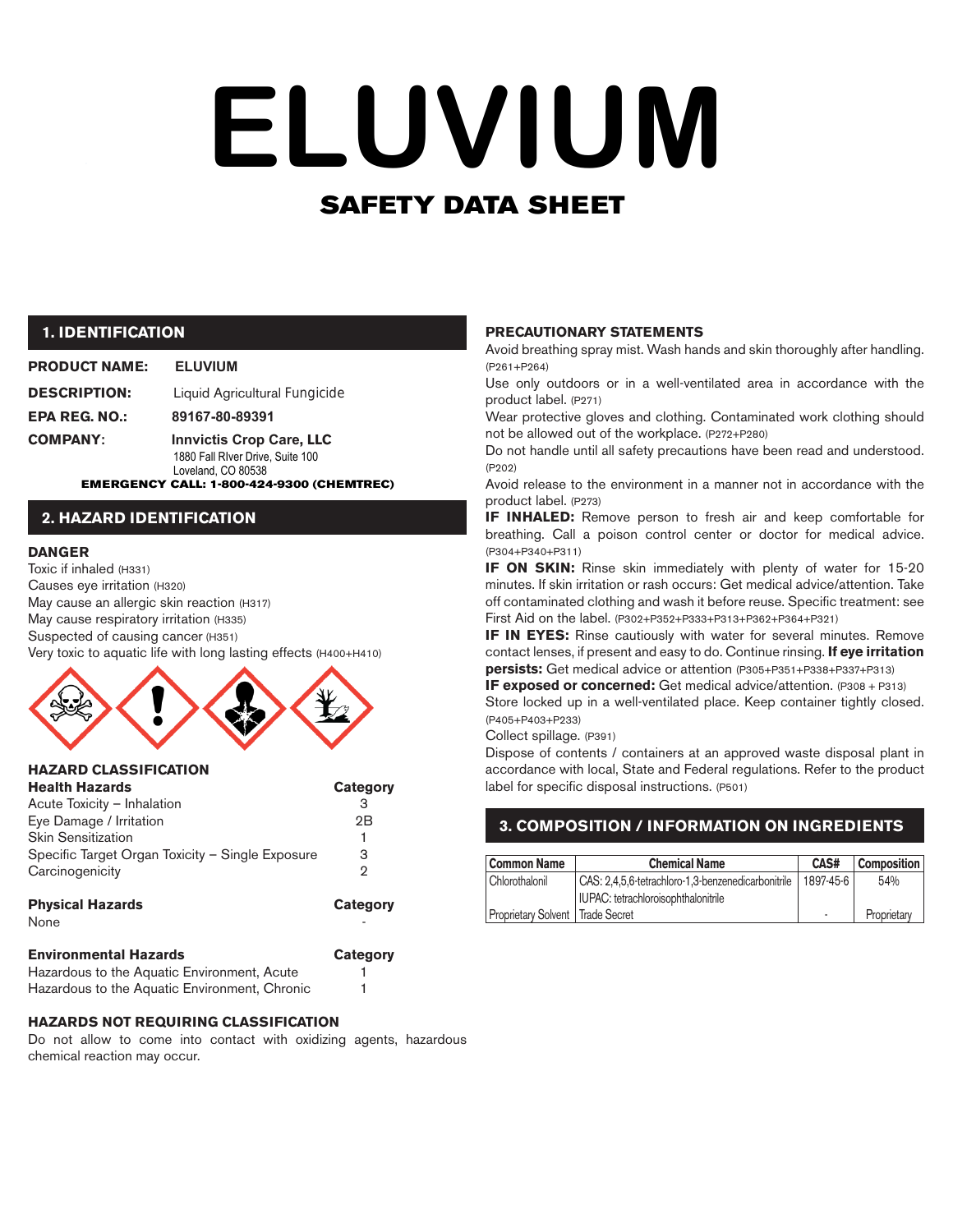## **4. FIRST AID MEASURES**

Have the product container or label with you when calling a poison control center or doctor, or going for treatment. You may also contact SafetyCall® at **1-844-685-9173**, 24 hours per day, 7 days per week for emergency medical treatment information.

**IF INHALED:** Move person to fresh air. If person is not breathing, call 911 or an ambulance, then give artificial respiration, preferably mouth-to-mouth, if possible. Call a poison control center or doctor for further treatment advice.

**IF ON SKIN OR CLOTHING:** Take off contaminated clothing. Rinse skin immediately with plenty of water for 15 to 20 minutes. Call a poison control center or doctor for treatment advice.

**IF IN EYES:** Hold eye open and rinse slowly and gently with water for 15 to 20 minutes. Remove contact lenses, if present, after the first 5 minutes, then continue rinsing eye. Call a poison control center or doctor for treatment advice.

**NOTE TO PHYSICIAN:** Persons suffering with temporary allergic skin reactions may respond to treatment with oral antihistamines and topical or oral steroids.

## **5. FIREFIGHTING MEASURES**

**Fire and Explosion Hazards:** Thermal decomposition may produce toxic fumes and gases.

**Extinguishing Medium:** Foam, dry chemical or carbon dioxide (CO<sub>2</sub>).

**Fire Fighting Equipment:** Firefighters should be equipped with selfcontained positive pressure breathing apparatus and full bunker gear.

**Fire Fighting Instructions:** Evacuate area of all unnecessary personnel and fight fire from a safe distance upwind. Contain contaminated water / firefighting water; do not allow to enter drains or waterways. Use foam or dry chemical fire extinguishing systems to prevent environmental damage from excessive water runoff.

**Hazardous Combustion Products:** Hydrogen chloride

**NFPA Ratings:** Health – 2 / Flammability – 1 / Reactivity - 0

## **6. ACCIDENTAL RELEASE MEASURES**

**Personal Precautions:** Isolate area and keep unnecessary and unprotected personnel from entering. Wear suitable personal protective clothing and equipment as described in Section 8 of this document.

**Environmental Precautions:** Prevent material from entering public sewer systems or any waterways. Do not flush to drain.

**Spill Cleanup:** Dike spill using suitable absorbent or impervious materials such as earth, sand, or clay. Collect and contain contaminated absorbent and place in an appropriate container for disposal. Pump any free liquid into an appropriate closed container and decontaminate tools and equipment following cleanup. Wash area with soap and water. Pick up wash liquid with inert absorbent and place in a chemical waste container for disposal.

## **7. HANDLING AND STORAGE**

**Handling:** Avoid contact with skin, eyes, or clothing. Avoid breathing spray mist. Wash hands thoroughly after handling and before eating, drinking, chewing gum, using tobacco or using the toilet. Remove PPE immediately after handling this product. Wash the outside of gloves before removing. As soon as possible, wash thoroughly and change into clean clothing. Remove clothing immediately if pesticide gets inside. Then wash thoroughly and put on clean clothing.

**Storage:** Store in a tightly closed container in a cool, dry place. Protect from excessive heat.

### **8. EXPOSURE CONTROLS / PERSONAL PROTECTION**

**Engineering Controls:** Facilities storing or utilizing this material should be equipped with an eyewash station and a safety shower. Use only with adequate ventilation.

**Protective Clothing:** Applicators and other handlers must wear longsleeved shirt and long pants; chemical-resistant gloves (made of barrier laminate, butyl rubber, nitrile rubber, neoprene rubber, polyvinyl chloride (PVC), or Viton  $\geq$  14 mils); shoes plus socks.

**General:** Remove PPE immediately after handling this product. Wash the outside of gloves before removing. As soon as possible, wash thoroughly and change into clean clothing. Remove clothing immediately if pesticide gets inside. Then wash thoroughly and put on clean clothing. Follow manufacturer's instructions for cleaning/maintaining PPE. If no such instructions for washables exist, use detergent and hot water. Keep and wash PPE separately from other laundry.

### **9. PHYSICAL AND CHEMICAL PROPERTIES**

**Appearance:** opaque white liquid **Odor:** mild sweet **Melting/freezing point:** not determined **Boiling point/Boiling range:** 212°F **Flammability:** not flammable **Flammability limits (upper/lower):** not determined **Flash point:**  $> 230^{\circ}F$  ( $> 110^{\circ}C$ ) **Auto-ignition temperature:** not applicable **Decomposition temperature:** not determined **pH:** 6.0-6.5 (1% disp.) **Viscosity:** non-Newtonian fluid **Water Solubility:** not determined **Partition coefficient:** not determined **Vapor Pressure:** not determined **Density:** 1.34 g/ml 11.2 lbs./gal. **Relative Vapor Density:** not determined

**Particle Characteristics:** not determined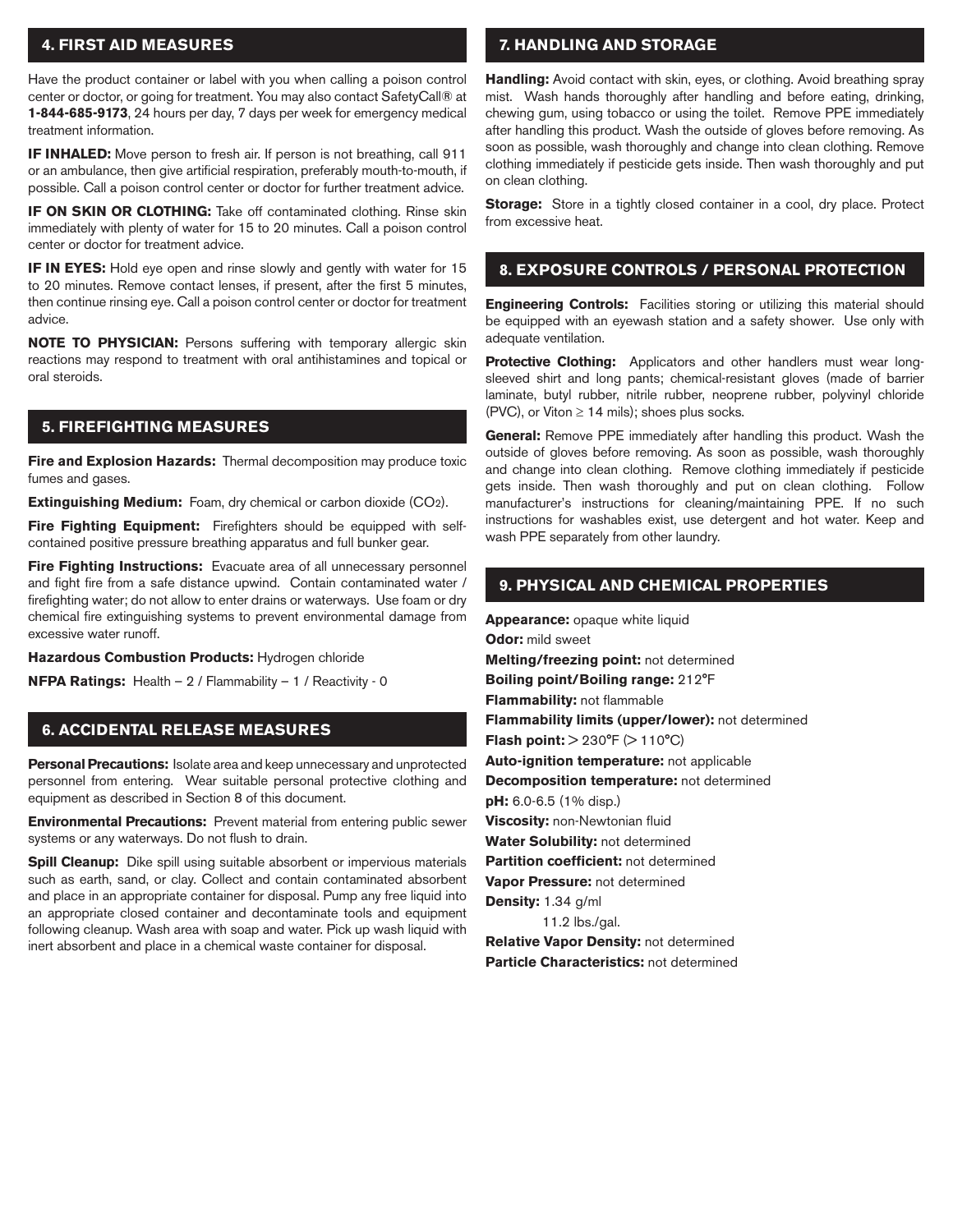## **10. STABILITY AND REACTIVITY**

**CONDITIONS TO AVOID:** Alkaline conditions. Contact with metals listed below.

**CHEMICAL STABILITY:** Stable under all normal use and storage conditions.

**INCOMPATIBILITY WITH OTHER MATERIALS:** Alkaline materials. Aluminum, tin and zinc.

**HAZARDOUS DECOMPOSITION PRODUCTS:** This product is chemically stable, and no hazardous reactions should occur if stored and handled as prescribed / indicated. Thermal decomposition can lead to the formation of toxic gases and fumes such as hydrogen chloride.

**HAZARDOUS POLYMERIZATION:** Will not occur.

# **11. TOXICOLOGICAL INFORMATION**

**The following information is for an identical or substantially similar product:**

**INHALATION TOXICITY (rat LC50):** > 0.50 mg/L(4-hour)

**The following information is for the active ingredient, chlorothalonil: ORAL TOXICITY (rat LD50):** > 5000 mg/kg **DERMAL TOXICITY (rabbit LD50):** > 5000 mg/kg **EYE IRRITATION:** Moderately irritating **SKIN IRRITATION: Mildly irritating SKIN SENSITIZATION: Positive contact sensitizer STOT – SINGLE EXPOSURE:** May cause respiratory irritation. **CARCINOGENICITY:** 

**EPA:** Group B2 (chlorothalonil) **ACGIH:** Not listed **IARC:** 2B (chlorothalonil) **NTP:** Not Listed **OSHA:** Listed **MUTAGENIC TOXICITY:** No data available. **TERATOGENICITY:** No data available. **REPRODUCTIVE TOXICITY:** No data available.

# **12. ECOLOGICAL INFORMATION**

This product is toxic to aquatic invertebrates and wildlife.

**The following information is for the active ingredient, chlorothalonil:** 

## **AQUATIC TOXICITY**

Rainbow Trout (96-hour LC50): 0.076 mg/L Daphnia (48-hour EC50): 0.0342-0.143 mg/L Algae (72-hr EC50): 0.0068 mg/L

# **13. DISPOSAL CONSIDERATIONS**

**PESTICIDE DISPOSAL:** Pesticide wastes are toxic. Improper disposal of excess pesticide, spray mixture or rinsate is a violation of Federal Law. If these wastes cannot be disposed of by use according to label instructions, contact your State Pesticide or Environmental Control Agency, or the Hazardous Waste Representative at the nearest EPA Regional Office for guidance.

**CONTAINER DISPOSAL:** Nonrefillable container. Do not reuse or refill this container. Refer to the product label for specific container disposal instructions.

# **14. TRANSPORT INFORMATION**

| <b>UN Number:</b>                   | UN3082                                                                                                                                                                                                                                                                                                                            |
|-------------------------------------|-----------------------------------------------------------------------------------------------------------------------------------------------------------------------------------------------------------------------------------------------------------------------------------------------------------------------------------|
| <b>Proper Shipping Name:</b>        | Environmentally hazardous substance, liquid,<br>N.O.S. (contains Chlorothalonil) Transport<br><b>Hazard Class:</b>                                                                                                                                                                                                                |
| <b>Transport Hazard Class:</b>      | 9                                                                                                                                                                                                                                                                                                                                 |
| <b>Packing Group:</b>               | Ш                                                                                                                                                                                                                                                                                                                                 |
| <b>Hazard Zone:</b>                 | A                                                                                                                                                                                                                                                                                                                                 |
| <b>Marine Pollutant:</b>            | Yes <sup>1</sup>                                                                                                                                                                                                                                                                                                                  |
| Hazardous Substance RQ: None        |                                                                                                                                                                                                                                                                                                                                   |
| Labels / Placards:                  | US-DOT: Class 9 Environmentally<br>Hazardous Substance <sup>2</sup>                                                                                                                                                                                                                                                               |
|                                     | IMDG, IATA: Class 9 Environmentally<br>Hazardous Substance <sup>3</sup>                                                                                                                                                                                                                                                           |
| <b>Emergency Guide:</b>             | 171 (NAERG - North American Emergency<br>Response Guide)                                                                                                                                                                                                                                                                          |
| <sup>1</sup> Marine Pollutant Note: | Ground-only shipments are excluded from<br>Marine Pollutant labeling requirements as<br>per 49CFR§172.101 Appendix B(4). For<br>any shipments involving all or part of the<br>transport by vessel, the shipment must be<br>classified as a Marine Pollutant unless a<br>limited quantity exemption applies (see note<br>3 below). |
| <sup>2</sup> US-DOT Note:           | Not regulated for "ground only" shipments.                                                                                                                                                                                                                                                                                        |
| <sup>3</sup> IMDG / IATA Note:      | Not regulated when shipped in single or<br>inner packaging $\leq 1.3$ gal. (5 L) in strong<br>outer packaging.                                                                                                                                                                                                                    |
|                                     | $\overline{a}$                                                                                                                                                                                                                                                                                                                    |

This information is not intended to convey all specific regulatory or operational requirements/information relating to this product. Transportation classifications may vary by container volume and may be influenced by regional or country variations in regulations. Additional transportation system information can be obtained through an authorized sales or customer service representative. It is the responsibility of the transporting organization to follow all applicable laws, regulations and rules relating to the transportation of the material.